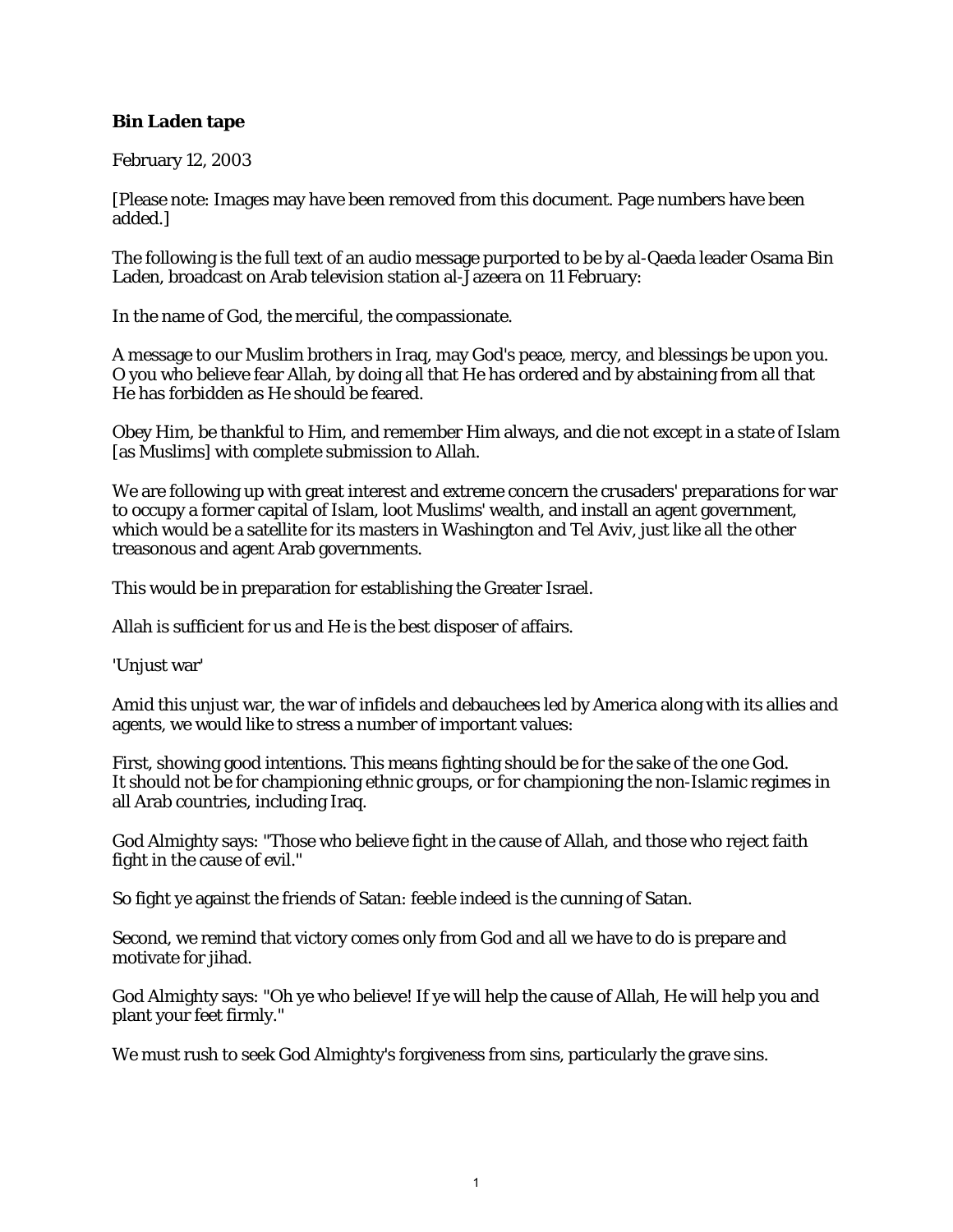Prophet Muhammad, God's peace be upon him, said: "Avoid the seven grave sins; polytheism, sorcery, killing, unless permitted by God, usury, taking the money of orphans, fleeing from combat, and slandering innocent faithful women."

Also, all grave sins, such as consuming alcohol, committing adultery, disobeying parents, and committing perjury. We must obey God in general, and should in particular mention the name of God more before combat.

'Media machine'

Abu-al-Darda, may God be pleased with him, said: "Perform a good deed before an attack, because you are fighting with your deeds."

Third, we realized from our defence and fighting against the American enemy that, in combat, they mainly depend on psychological warfare.

This is in light of the huge media machine they have.

They also depend on massive air strikes so as to conceal their most prominent point of weakness, which is the fear, cowardliness, and the absence of combat spirit among US soldiers.

Those soldiers are completely convinced of the injustice and lying of their government.

They also lack a fair cause to defend. They only fight for capitalists, usury takers, and the merchants of arms and oil, including the gang of crime at the White House.

This is in addition to crusader and personal grudges by Bush the father.

Trench warfare

We also realized that one of the most effective and available methods of rendering the air force of the crusader enemy ineffective is by setting up roofed and disguised trenches in large numbers.

I had referred to that in a previous statement during the Tora Bora battle last year.

In that great battle, faith triumphed over all the materialistic forces of the people of evil, for principles were adhered to, thanks to God Almighty.

I will narrate to you part of that great battle, to show how cowardly they are on the one hand, and how effective trenches are in exhausting them on the other.

We were about 300 mujahideen [Islamic militants]. We dug 100 trenches that were spread in an area that does not exceed one square mile, one trench for every three brothers, so as to avoid the huge human losses resulting from the bombardment.

Since the first hour of the US campaign on 20 Rajab 1422, corresponding to 7 October 2001, our centres were exposed to a concentrated bombardment.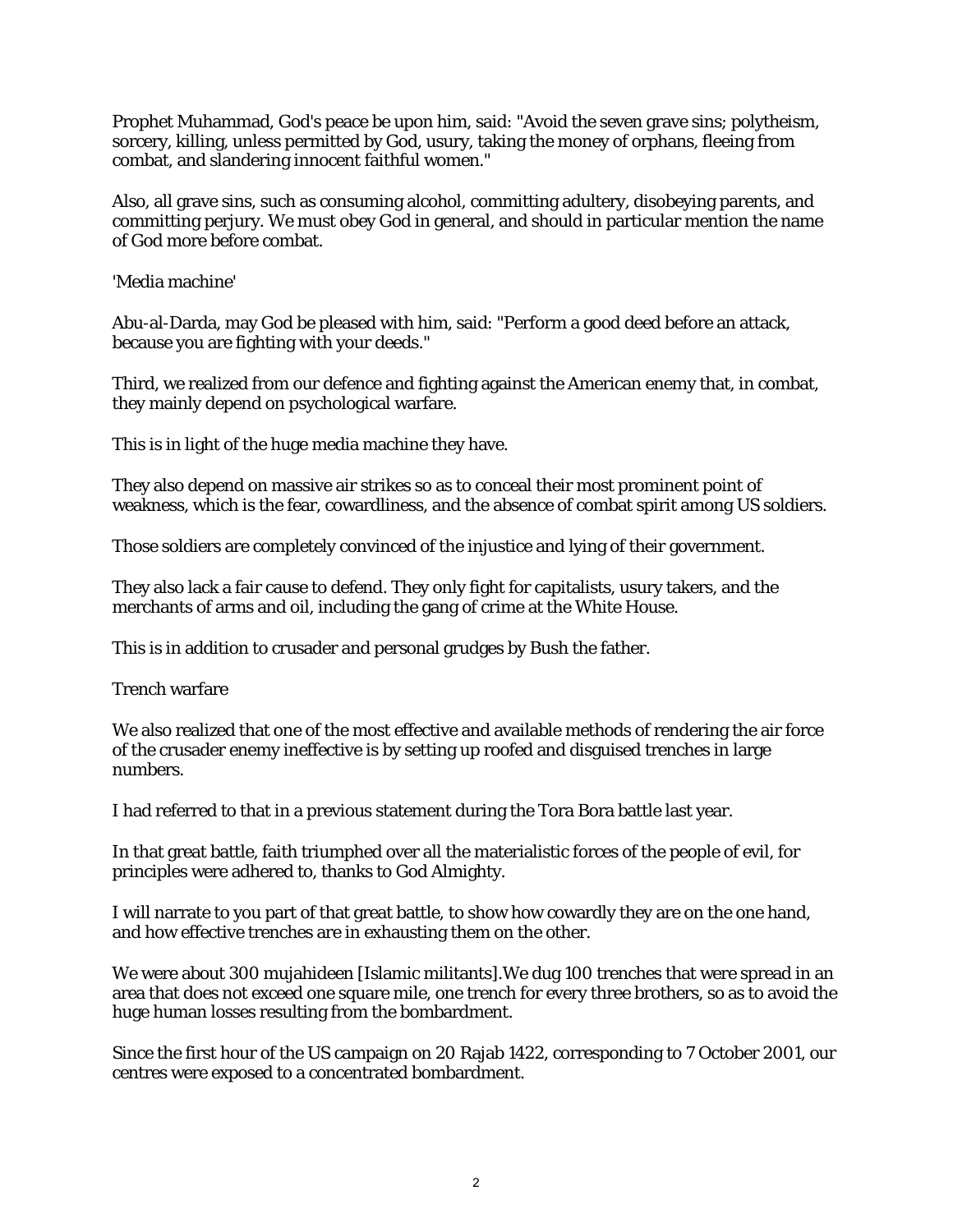And this bombardment continued until mid-Ramadan.

On 17 Ramadan, a very fierce bombardment began, particularly after the US command was certain that some of al-Qaeda leaders were still in Tora Bora, including the humble servant to God [referring to himself] and the brother mujahid Dr Ayman al-Zawahiri.

The bombardment was round-the-clock and the warplanes continued to fly over us day and night.

War in Afghanistan

The US Pentagon, together with its allies, worked full time on blowing up and destroying this small spot, as well as on removing it entirely.

Planes poured their lava on us, particularly after accomplishing their main missions in Afghanistan.

The US forces attacked us with smart bombs, bombs that weigh thousands of pounds, cluster bombs, and bunker busters.

Bombers, like the B-52, used to fly over head for more than two hours and drop between 20 to 30 bombs at a time.

The modified C-130 aircraft kept carpet-bombing us at night, using modern types of bombs.

The US forces dared not break into our positions, despite the unprecedented massive bombing and terrible propaganda targeting this completely besieged small area.

This is in addition to the forces of hypocrites, whom they prodded to fight us for 15 days nonstop.

Every time the latter attacked us, we forced them out of our area carrying their dead and wounded.

'Alliance of evil'

Is there any clearer evidence of their cowardice, fear, and lies regarding their legends about their alleged power.

To sum it up, the battle resulted in the complete failure of the international alliance of evil, with all its forces, [to overcome] a small number of mujahideen - 300 mujahideen hunkered down in trenches spread over an area of one square mile under a temperature of -10 degrees Celsius.

The battle resulted in the injury of 6% of personnel - we hope God will accept them as martyrs and the damage of two percent of the trenches, praise be to God.

If all the world forces of evil could not achieve their goals on a one square mile of area against a small number of mujahideen with very limited capabilities, how can these evil forces triumph over the Muslim world?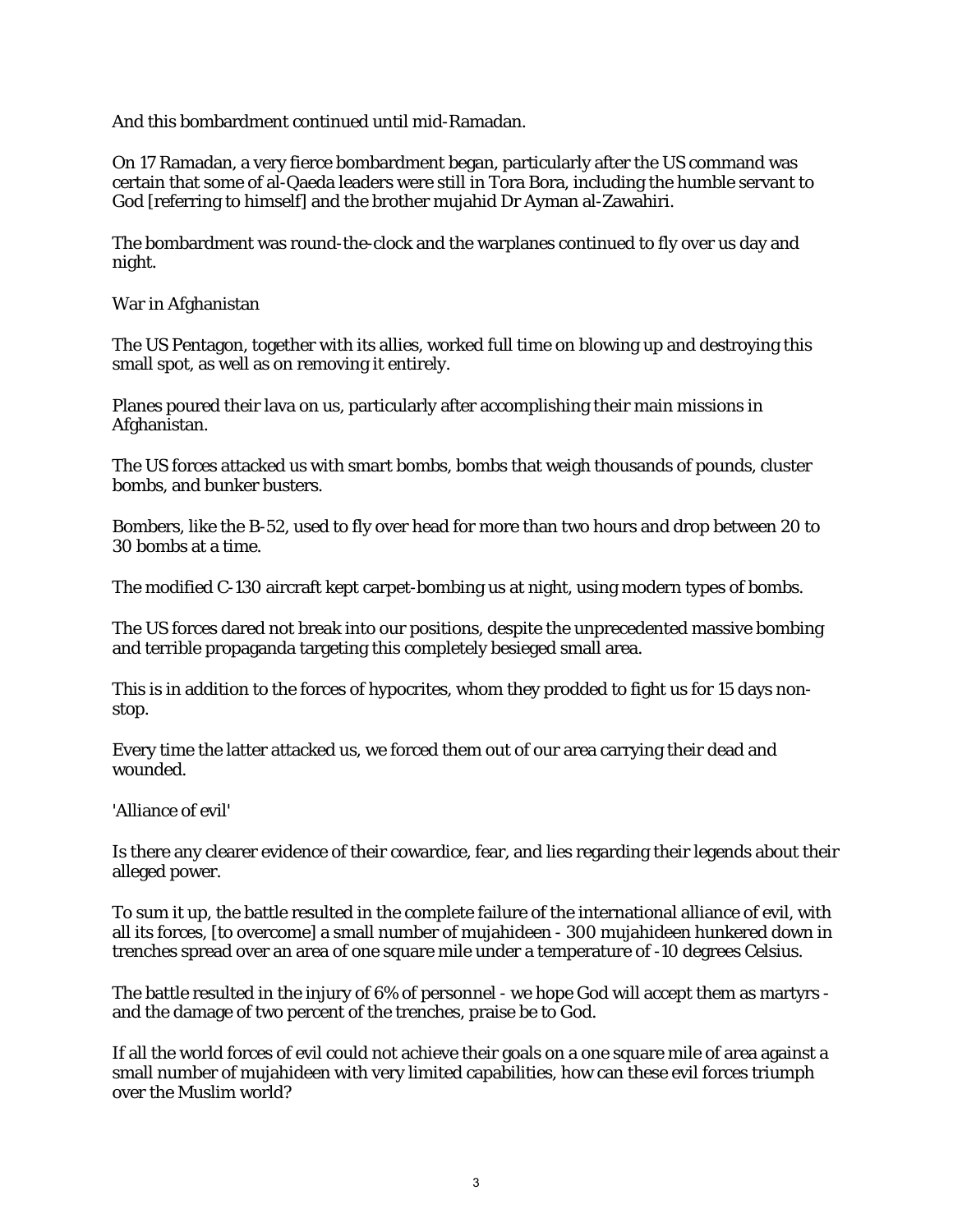This is impossible, God willing, if people adhere to their religion and insist on jihad for its sake.

Iraqi 'brothers'

O mujahideen brothers in Iraq, do not be afraid of what the United States is propagating in terms of their lies about their power and their smart, laser-guided missiles.

The smart bombs will have no effect worth mentioning in the hills and in the trenches, on plains, and in forests.

They must have apparent targets. The well-camouflaged trenches and targets will not be reached by either the smart or the stupid missiles.

There will only be haphazard strikes that dissipate the enemy ammunition and waste its money. Dig many trenches.

The [early Muslim caliph] Umar, may God be pleased with him, stated: "Take the ground as a shield because this will ensure the exhaustion of all the stored enemy missiles within months."

Their daily production is too little and can be dealt with, God willing.

We also recommend luring the enemy forces into a protracted, close, and exhausting fight, using the camouflaged defensive positions in plains, farms, mountains, and cities.

The enemy fears city and street wars most, a war in which the enemy expects grave human losses.

## Martyrdom operations

We stress the importance of the martyrdom operations against the enemy - operations that inflicted harm on the United States and Israel that have been unprecedented in their history, thanks to Almighty God.

We also point out that whoever supported the United States, including the hypocrites of Iraq or the rulers of Arab countries, those who approved their actions and followed them in this crusade war by fighting with them or providing bases and administrative support, or any form of support, even by words, to kill the Muslims in Iraq, should know that they are apostates and outside the community of Muslims.

It is permissible to spill their blood and take their property.

God says: "O ye who believe! Take not the Jews and the Christians for your friends and protectors: they are but friends and protectors to each other."

And he amongst you that turns to them [for friendship] is of them.

Verily, Allah guideth not a people unjust.

Mobilizing the 'Islamic nation'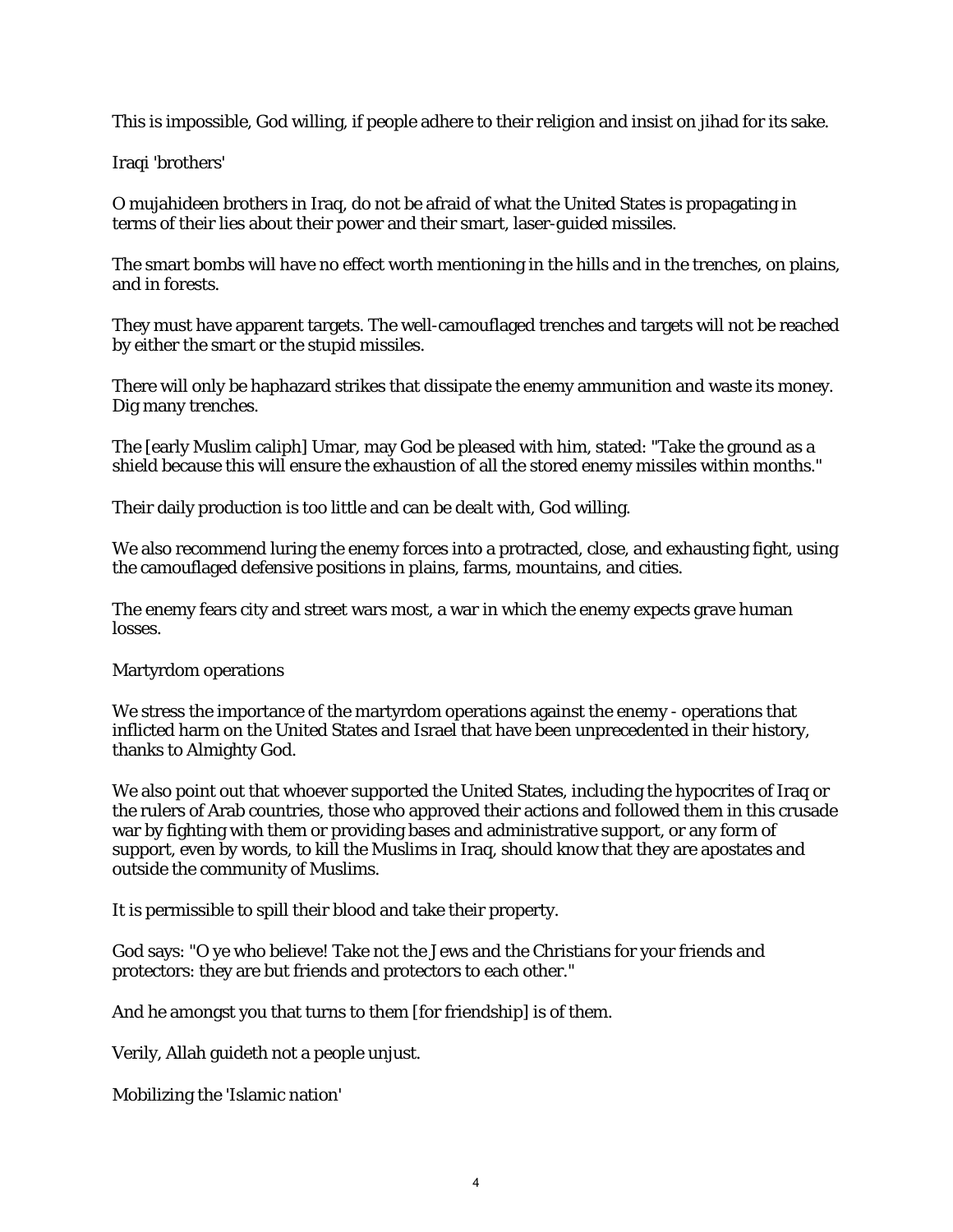We also stress to honest Muslims that they should move, incite, and mobilize the [Islamic] nation, amid such grave events and hot atmosphere so as to liberate themselves from those unjust and renegade ruling regimes, which are enslaved by the United States.

They should also do so to establish the rule of God on earth.

The most qualified regions for liberation are Jordan, Morocco, Nigeria, Pakistan, the land of the two holy mosques [Saudi Arabia], and Yemen.

Needless to say, this crusade war is primarily targeted against the people of Islam.

Regardless of the removal or the survival of the socialist party or Saddam, Muslims in general and the Iraqis in particular must brace themselves for jihad against this unjust campaign and acquire ammunition and weapons.

This is a prescribed duty. God says: "[And let them pray with thee] taking all precautions and bearing arms: the unbelievers wish if ye were negligent of your arms and your baggage, to assault you in a single rush."

Fighting in support of the non-Islamic banners is forbidden.

Muslims' doctrine and banner should be clear in fighting for the sake of God. He who fights to raise the word of God will fight for God's sake.

Under these circumstances, there will be no harm if the interests of Muslims converge with the interests of the socialists in the fight against the crusaders, despite our belief in the infidelity of socialists.

The jurisdiction of the socialists and those rulers has fallen a long time ago.

Socialists are infidels wherever they are, whether they are in Baghdad or Aden.

'High morale'

The fighting, which is waging and which will be waged these days, is very much like the fighting of Muslims against the Byzantine in the past.

And the convergence of interests is not detrimental. The Muslims' fighting against the Byzantine converged with the interests of the Persians.

And this was not detrimental to the companions of the prophet.

Before concluding, we reiterate the importance of high morale and caution against false rumours, defeatism, uncertainty, and discouragement.

The prophet said: "Bring good omens and do not discourage people."

He also said: "The voice of Abu-Talhah [one of the prophet's companions] in the army is better than 100 men."